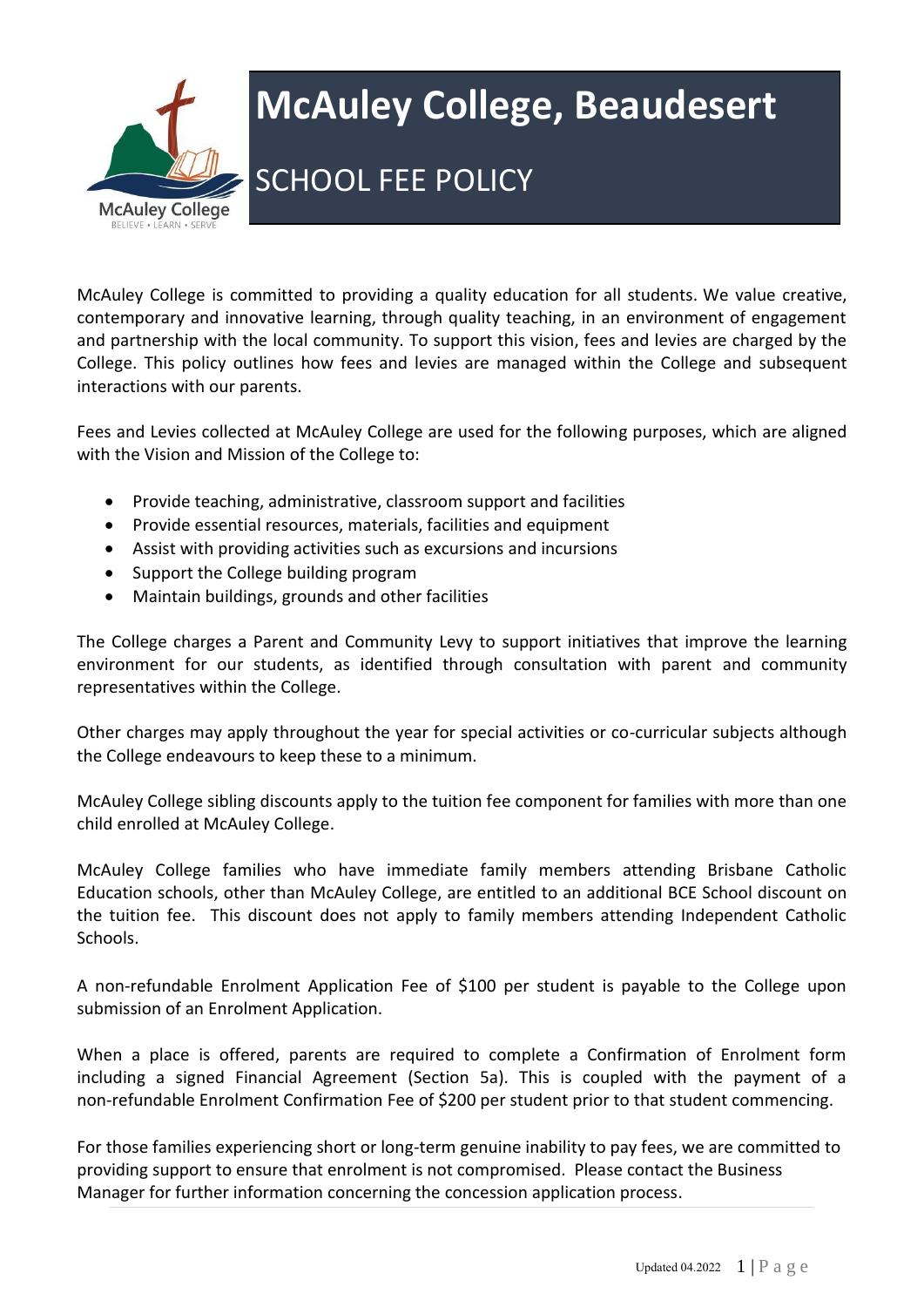- 1. School fees and levies are charged on a term basis. A Statement of Fees and Levies will be issued during the second week of each school term in accordance with the School Fees & Levies Schedule (available on our website).
- 2. Fees and levies are due to be paid within 14 days of the issue of the Statement of Fees and Levies. The due date will be noted on the statement.
- 3. The preferred payment methods for school fees are Direct Debit and Centrepay Deductions. Payments may also be made by cash, BPay, credit card (Mastercard or Visa) or BPOINT provided all fees are paid in full by the end of the school year.
- 4. Where a parent/guardian believes financial circumstances have arisen that will prevent or delay the payment of the school fee account, a variety of options are available:
	- a. Extension of Time If an extension is required, please contact the school finance office prior to the due date.
	- b. Payment Plans

Payment of the school fee and levy account by regular instalments. All payment plans must ensure that the account is cleared by the last day of the school year or as negotiated with the Business Manager.

c. Fee Concessions

In cases of financial hardship an application may be made for a fee concession.

- (i) Concession applications are accepted at the commencement of each year or at any point initiated by the family. Concessions are issued for a maximum period of 12 months within a calendar year. Consideration for a subsequent 12-month period will require a new application.
- (ii) A compassionate and just approach, under the mission and values of our school, McAuley College and the wider organisation of Brisbane Catholic Education, are used when reviewing applications. The same process is adopted by all Brisbane Catholic Education schools/colleges for assessing eligibility.
- (iii) Concession application forms are available at the College Office.
- (iv) All matters are dealt with on a confidential basis.
- 5. Recovery of unpaid fees

In fairness to families who pay their school fees regularly and on time, our College will follow up all overdue school fee accounts.

- a. A reminder statement/notice/letter will be issued within 7 days to any family who has not settled their school fee account by the due date where a payment plan or other arrangements are not in place.
- b. If payment or a suitable response is not received within 7 days of the reminder statement,